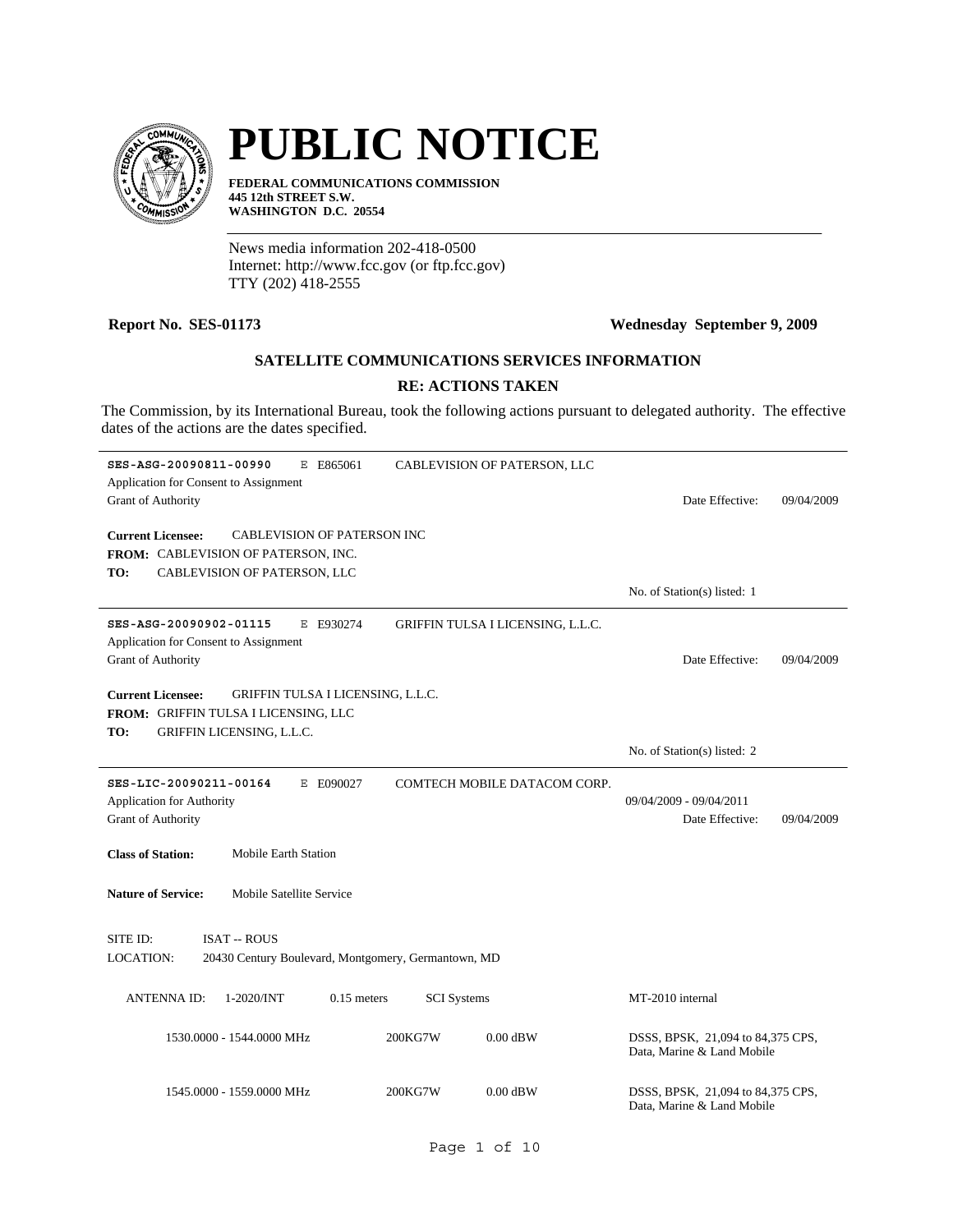| 1631.5000 - 1645.5000 MHz        | 200KG7W                             | 10.20 dBW  | DSSS, BPSK, 21,094 to 84,375 CPS,<br>Data, Marine & Land Mobile |
|----------------------------------|-------------------------------------|------------|-----------------------------------------------------------------|
| 1646.5000 - 1660.5000 MHz        | 200KG7W                             | 10.20 dBW  | DSSS, BPSK, 21,094 to 84,375 CPS,<br>Data, Marine & Land Mobile |
| ANTENNA ID:<br>2-2010/EXT        | Sensor Systems<br>$0.15$ meters     |            | S65-8582-101                                                    |
| 1530.0000 - 1544.0000 MHz        | 200KG7W                             | $0.00$ dBW | DSSS, BPSK, 21,094 to 84,375 CPS,<br>Data, Aeronautical         |
| 1545.0000 - 1559.0000 MHz        | 200KG7W                             | $0.00$ dBW | DSSS, BPSK, 21,094 to 84,375 CPS,<br>Data, Aeronautical         |
| 1631.5000 - 1645.5000 MHz        | 200KG7W                             | 12.10 dBW  | DSSS, BPSK, 21,094 to 84,375 CPS,<br>Data, Aeronautical         |
| 1646.5000 - 1660.5000 MHz        | 200KG7W                             | 12.10 dBW  | DSSS, BPSK, 21,094 to 84,375 CPS,<br>Data, Aeronautical         |
| <b>ANTENNA ID:</b><br>2-2011/EXT | $0.15$ meters<br>Sensor Systems     |            | S65-8582-101                                                    |
| 1530.0000 - 1544.0000 MHz        | 200KG7W                             | $0.00$ dBW | DSSS, BPSK, 21,094 to 84,375 CPS,<br>Data, Aeronautical         |
| 1545.0000 - 1559.0000 MHz        | 200KG7W                             | $0.00$ dBW | DSSS, BPSK, 21,094 to 84,375 CPS,<br>Data, Aeronautical         |
| 1631.5000 - 1645.5000 MHz        | 200KG7W                             | 12.10 dBW  | DSSS, BPSK, 21,094 to 84,375 CPS,<br>Data, Aeronautical         |
| 1646.5000 - 1660.5000 MHz        | 200KG7W                             | 12.10 dBW  | DSSS, BPSK, 21,094 to 84,375 CPS,<br>Data, Aeronautical         |
| <b>ANTENNAID:</b><br>3-2010/EXT  | $0.06$ meters<br><b>SCI</b> Systems |            | MT 2010-external                                                |
| 1530.0000 - 1544.0000 MHz        | 200KG7W                             | $0.00$ dBW | DSSS, BPSK, 21,094 to 84,375 CPS,<br>Data, Marine & Land Mobile |
| 1545.0000 - 1559.0000 MHz        | 200KG7W                             | $0.00$ dBW | DSSS, BPSK, 21,094 to 84,375 CPS,<br>Data, Marine & Land Mobile |
| 1631.5000 - 1645.5000 MHz        | 200KG7W                             | 11.30 dBW  | DSSS, BPSK, 21,094 to 84,375 CPS,<br>Data, Marine & Land Mobile |
| 1646.5000 - 1660.5000 MHz        | 200KG7W                             | 11.30 dBW  | DSSS, BPSK, 21,094 to 84,375 CPS,<br>Data, Marine & Land Mobile |
| <b>ANTENNAID:</b><br>4-2010/INT  | $0.15$ meters<br><b>SCI</b> Systems |            | MT2010 rl internal                                              |
| 1530.0000 - 1544.0000 MHz        | 200KG7W                             | $0.00$ dBW | DSSS, BPSK, 21,094 to 84,375 CPS,<br>Data, Marine & Land Mobile |
| 1545.0000 - 1559.0000 MHz        | 200KG7W                             | $0.00$ dBW | DSSS, BPSK, 21,094 to 84,375 CPS,<br>Data, Marine & Land Mobile |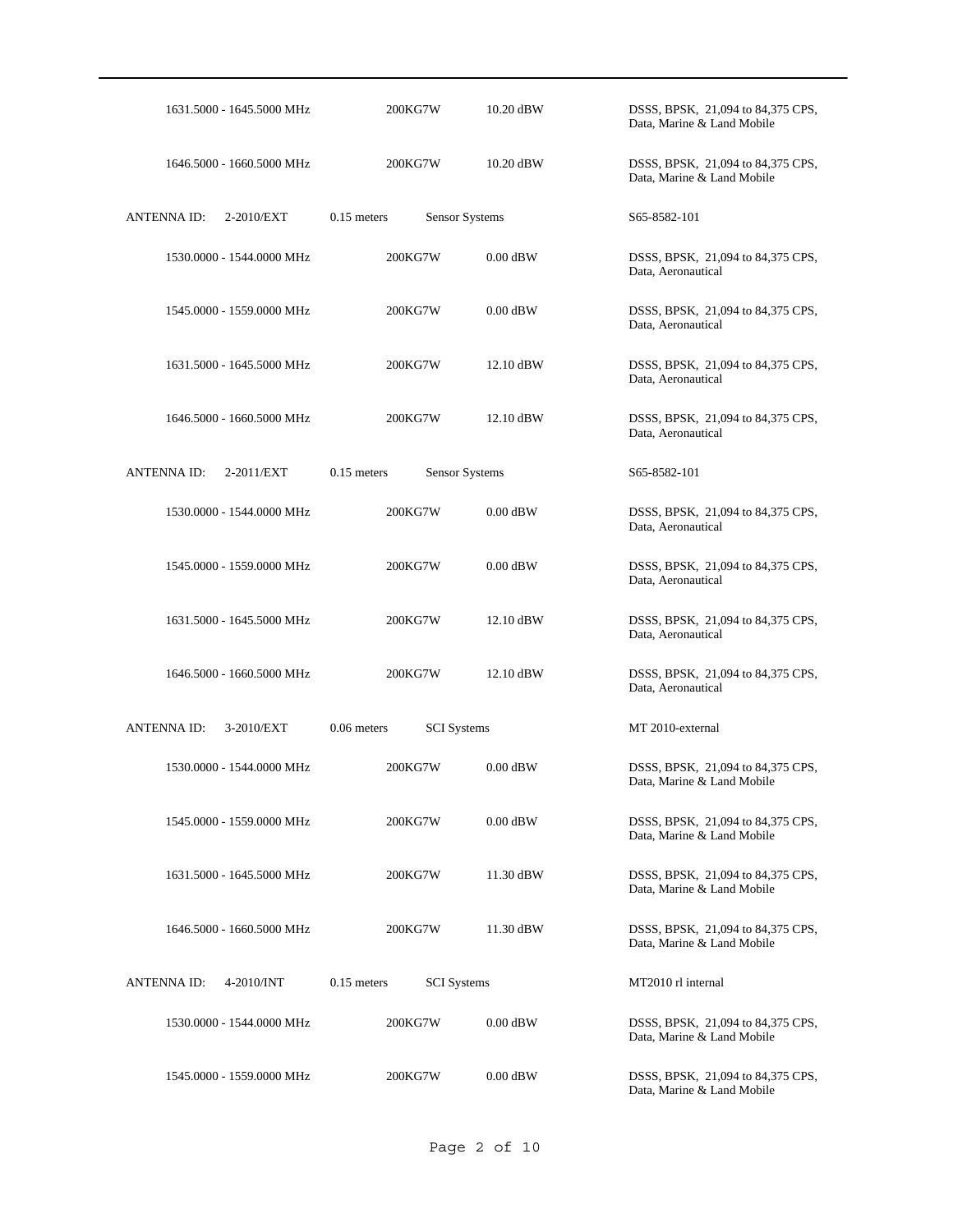| 1631.5000 - 1645.5000 MHz       | 200KG7W                         | 12.30 dBW  | DSSS, BPSK, 21,094 to 84,375 CPS,<br>Data, Marine & Land Mobile |
|---------------------------------|---------------------------------|------------|-----------------------------------------------------------------|
| 1646.5000 - 1660.5000 MHz       | 200KG7W                         | 12.30 dBW  | DSSS, BPSK, 21,094 to 84,375 CPS,<br>Data, Marine & Land Mobile |
| ANTENNA ID:<br>5-203/EXT        | $0.27$ meters<br>Sensor Systems |            | S65-8282-301                                                    |
| 1530.0000 - 1544.0000 MHz       | 200KG7W                         | $0.00$ dBW | DSSS, BPSK, 21,094 to 84,375 CPS,<br>Data, Aeronautical         |
| 1545,0000 - 1559,0000 MHz       | 200KG7W                         | $0.00$ dBW | DSSS, BPSK, 21,094 to 84,375 CPS,<br>Data, Aeronautical         |
| 1631.5000 - 1645.5000 MHz       | 200KG7W                         | 11.20 dBW  | DSSS, BPSK, 21,094 to 84,375 CPS,<br>Data, Aeronautical         |
| 1646.5000 - 1660.5000 MHz       | 200KG7W                         | 11.20 dBW  | DSSS, BPSK, 21,094 to 84,375 CPS,<br>Data, Aeronautical         |
| <b>ANTENNAID:</b><br>5-2011/EXT | $0.27$ meters<br>Sensor Systems |            | S65-8282-301                                                    |
| 1530.0000 - 1544.0000 MHz       | 200KG7W                         | $0.00$ dBW | DSSS, BPSK, 21,094 to 84,375 CPS,<br>Data, Aeronautical         |
| 1545.0000 - 1559.0000 MHz       | 200KG7W                         | $0.00$ dBW | DSSS, BPSK, 21,094 to 84,375 CPS,<br>Data, Aeronautical         |
| 1631.5000 - 1645.5000 MHz       | 200KG7W                         | 11.20 dBW  | DSSS, BPSK, 21,094 to 84,375 CPS,<br>Data, Aeronautical         |
| 1646.5000 - 1660.5000 MHz       | 200KG7W                         | 11.20 dBW  | DSSS, BPSK, 21,094 to 84,375 CPS,<br>Data, Aeronautical         |
| <b>ANTENNAID:</b><br>5-2012/EXT | 0.27 meters<br>Sensor Systems   |            | S65-8282-301                                                    |
| 1530.0000 - 1544.0000 MHz       | 200KG7W                         | $0.00$ dBW | DSSS, BPSK, 21,094 to 84,375 CPS,<br>Data, Aeronautical         |
| 1545.0000 - 1559.0000 MHz       | 200KG7W                         | $0.00$ dBW | DSSS, BPSK, 21,094 to 84,375 CPS,<br>Data, Aeronautical         |
| 1631.5000 - 1645.5000 MHz       | 200KG7W                         | 11.20 dBW  | DSSS, BPSK, 21,094 to 84,375 CPS,<br>Data, Aeronautical         |
| 1646.5000 - 1660.5000 MHz       | 200KG7W                         | 11.20 dBW  | DSSS, BPSK, 21,094 to 84,375 CPS,<br>Data, Aeronautical         |
| ANTENNA ID:<br>$6-2011/INT$     | $0.18$ meters<br>PCTel          |            | 3481IZ-3                                                        |
| 1530.0000 - 1544.0000 MHz       | 200Kg7W                         | $0.00$ dBW | DSSS, BPSK, 21,094 to 84,375 CPS,<br>Data, Marine & Land Mobile |
| 1545.0000 - 1559.0000 MHz       | 200KG7W                         | $0.00$ dBW | DSSS, BPSK, 21,094 to 84,375 CPS,<br>Data, Marine & Land Mobile |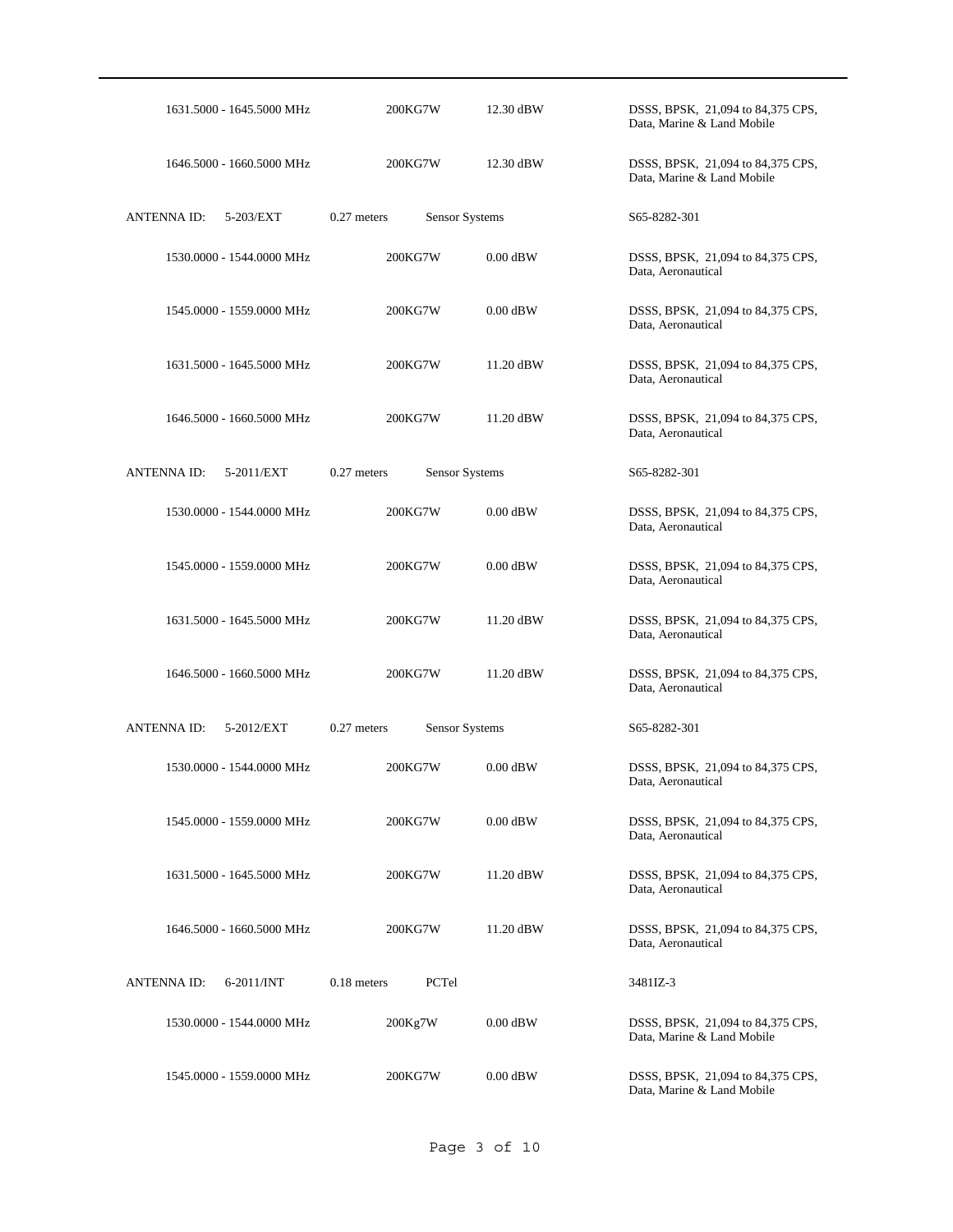| 1631.5000 - 1645.5000 MHz            | 200Kg7W                | 11.00 dBW  | DSSS, BPSK, 21,094 to 84,375 CPS,<br>Data, Marine & Land Mobile |
|--------------------------------------|------------------------|------------|-----------------------------------------------------------------|
| 1646.5000 - 1660.5000 MHz            | 200KG7W                | 11.00 dBW  | DSSS, BPSK, 21,094 to 84,375 CPS,<br>Data, Marine & Land Mobile |
| ANTENNA ID:<br>$6 - 2012$ /INT       | $0.18$ meters<br>PCTel |            | 3481IZ-3                                                        |
| 1530.0000 - 1544.0000 MHz            | 200KG7W                | $0.00$ dBW | DSSS, BPSK, 21,094 to 84,375 CPS,<br>Data, Marine & Land Mobile |
| 1545.0000 - 1559.0000 MHz            | 200KG7W                | $0.00$ dBW | DSSS, BPSK, 21,094 to 84,375 CPS,<br>Data, Marine & Land Mobile |
| 1631.5000 - 1645.5000 MHz            | 200KG7W                | 11.00 dBW  | DSSS, BPSK, 21,094 to 84,375 CPS,<br>Data, Marine & Land Mobile |
| 1646.5000 - 1660.5000 MHz            | 200KG7W                | 11.00 dBW  | DSSS, BPSK, 21,094 to 84,375 CPS,<br>Data, Marine & Land Mobile |
| <b>ANTENNA ID:</b><br>$6-203/INT$    | $0.18$ meters<br>PCTel |            | 3481IZ-3                                                        |
| 1530.0000 - 1544.0000 MHz            | 200KG7W                | $0.00$ dBW | DSSS, BPSK, 21,094 to 84,375 CPS,<br>Data, Marine & Land Mobile |
| 1545.0000 - 1559.0000 MHz            | 200KG7W                | $0.00$ dBW | DSSS, BPSK, 21,094 to 84,375 CPS,<br>Data, Marine & Land Mobile |
| 1631.5000 - 1645.5000 MHz            | 200KG7W                | 11.00 dBW  | DSSS, BPSK, 21,094 to 84,375 CPS,<br>Data, Marine & Land Mobile |
| 1646.5000 - 1660.5000 MHz            | 200KG7W                | 11.00 dBW  | DSSS, BPSK, 21,094 to 84,375 CPS,<br>Data, Marine & Land Mobile |
| <b>ANTENNA ID:</b><br>$7 - 2011/INT$ | 0.18 meters<br>PCTel   |            | 3491IZ-3                                                        |
| 1530,0000 - 1544,0000 MHz            | 200KG7W                | $0.00$ dBW | DSSS, BPSK, 21,094 to 84,375 CPS,<br>Data, Marine & Land Mobile |
| 1545.0000 - 1559.0000 MHz            | 200KG7W                | $0.00$ dBW | DSSS, BPSK, 21,094 to 84,375 CPS,<br>Data, Marine & Land Mobile |
| 1631.5000 - 1645.5000 MHz            | 200KG7W                | 13.30 dBW  | DSSS, BPSK, 21,094 to 84,375 CPS,<br>Data, Marine & Land Mobile |
| 1646.5000 - 1660.5000 MHz            | 200KG7W                | 13.30 dBW  | DSSS, BPSK, 21,094 to 84,375 CPS,<br>Data, Marine & Land Mobile |
| <b>ANTENNAID:</b><br>7-2012/INT      | $0.18$ meters<br>PCTel |            | 3491IZ-3                                                        |
| 1530.0000 - 1544.0000 MHz            | 200KG7W                | $0.00$ dBW | DSSS, BPSK, 21,094 to 84,375 CPS,<br>Data, Marine & Land Mobile |
| 1545.0000 - 1559.0000 MHz            | 200KG7W                | $0.00$ dBW | DSSS, BPSK, 21,094 to 84,375 CPS,<br>Data, Marine & Land Mobile |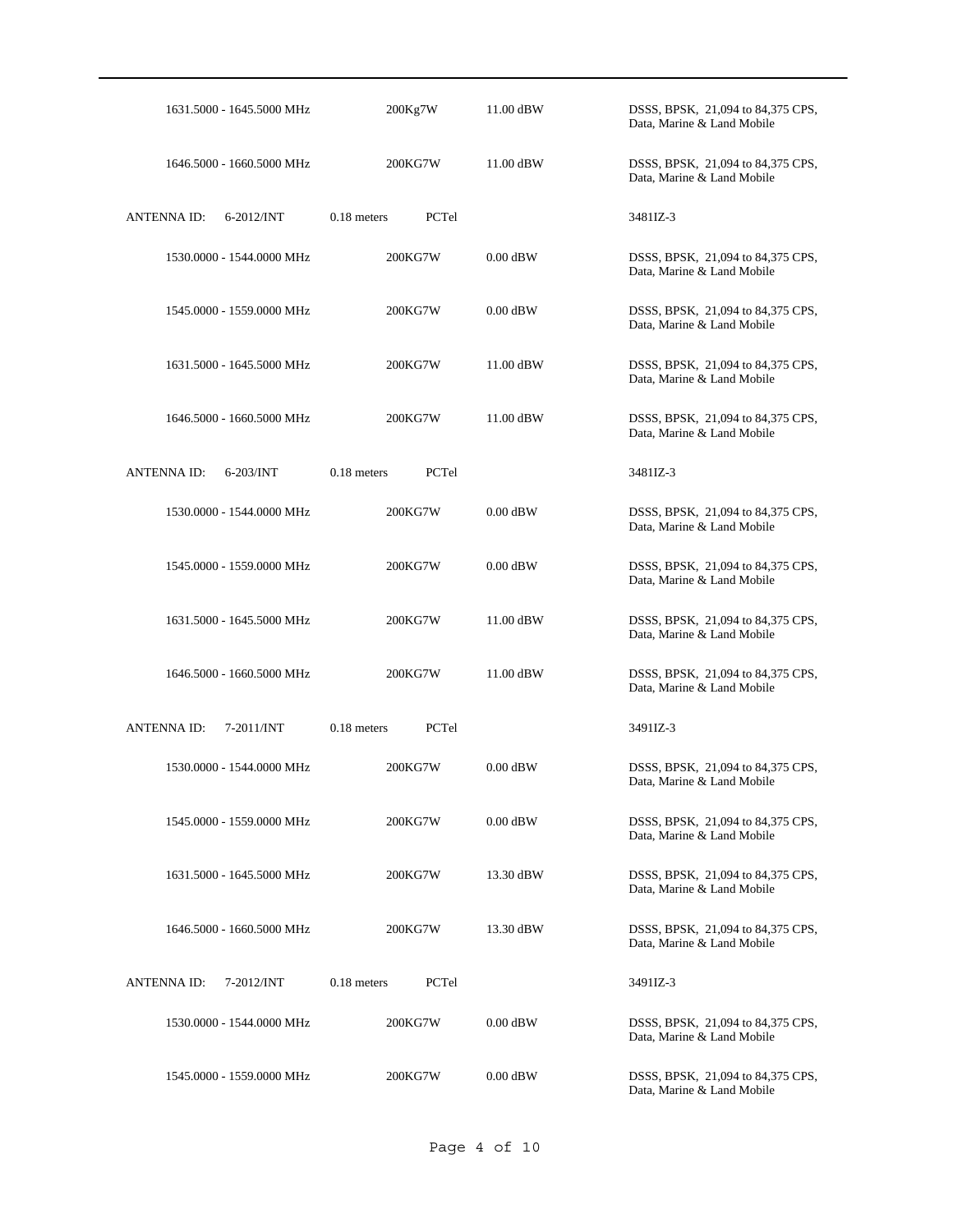|           |                    | 1631.5000 - 1645.5000 MHz                           |                 | 200KG7W | 13.30 dBW   | DSSS, BPSK, 21,094 to 84,375 CPS,<br>Data, Marine & Land Mobile |  |
|-----------|--------------------|-----------------------------------------------------|-----------------|---------|-------------|-----------------------------------------------------------------|--|
|           |                    | 1646.5000 - 1660.5000 MHz                           |                 | 200KG7W | 13.30 dBW   | DSSS, BPSK, 21,094 to 84,375 CPS,<br>Data, Marine & Land Mobile |  |
|           | <b>ANTENNA ID:</b> | 8-203/EXT                                           | $0.19$ meters   | PCTel   |             | 3561AW-1/A                                                      |  |
|           |                    | 1530.0000 - 1544.0000 MHz                           |                 | 200KG7W | $0.00$ dBW  | DSSS, BPSK, 21,094 to 84,375 CPS,<br>Data, Marine & Land Mobile |  |
|           |                    | 1545.0000 - 1559.0000 MHz                           |                 | 200KG7W | $0.00$ dBW  | DSSS, BPSK, 21,094 to 84,375 CPS,<br>Data, Marine & Land Mobile |  |
|           |                    | 1631.5000 - 1645.5000 MHz                           |                 | 200KG7W | 11.00 dBW   | DSSS, BPSK, 21,094 to 84,375 CPS,<br>Data, Marine & Land Mobile |  |
|           |                    | 1646.5000 - 1660.5000 MHz                           |                 | 200KG7W | 11.00 dBW   | DSSS, BPSK, 21,094 to 84,375 CPS,<br>Data, Marine & Land Mobile |  |
|           | <b>ANTENNAID:</b>  | 11-C50/INT                                          | $0.1524$ meters | PCTel   |             | <b>CMT-500</b>                                                  |  |
|           |                    | 1530.0000 - 1544.0000 MHz                           |                 | 200KG7W | $0.00$ dBW  | DSSS, BPSK, 21,094 to 84,375 CPS,<br>Data, Marine & Land Mobile |  |
|           |                    | 1545.0000 - 1559.0000 MHz                           |                 | 200KG7W | $0.00$ dBW  | DSSS, BPSK, 21,094 to 84,375 CPS,<br>Data, Marine & Land Mobile |  |
|           |                    | 1631.5000 - 1645.5000 MHz                           |                 | 200KG7W | 10.00 dBW   | DSSS, BPSK, 21,094 to 84,375 CPS,<br>Data, Marine & Land Mobile |  |
|           |                    | 1646.5000 - 1660.5000 MHz                           |                 | 200KG7W | 10.00 dBW   | DSSS, BPSK, 21,094 to 84,375 CPS,<br>Data, Marine & Land Mobile |  |
| SITE ID:  |                    | <b>MSV - ROUS</b>                                   |                 |         |             |                                                                 |  |
| LOCATION: |                    | 20430 Century Boulevard, Montgomery, Germantown, MD |                 |         |             |                                                                 |  |
|           | <b>ANTENNAID:</b>  | 11-C50/INT                                          | $0.1524$ meters | PCTel   |             | <b>CMT-500</b>                                                  |  |
|           |                    | 1530.0000 - 1544.0000 MHz                           |                 | 168KG1D | $0.00$ dBW  | DSSS, BPSK, 21,094 to 84,375 CPS,<br>Data, Marine & Land Mobile |  |
|           |                    | 1545.0000 - 1559.0000 MHz                           |                 | 168KG1D | $0.00$ dBW  | DSSS, BPSK, 21,094 to 84,375 CPS,<br>Data, Marine & Land Mobile |  |
|           |                    | 1631.5000 - 1645.5000 MHz                           |                 | 168KG1D | $10.00$ dBW | DSSS, BPSK, 21,094 to 84,375 CPS,<br>Data, Marine & Land Mobile |  |
|           |                    | 1646.5000 - 1660.5000 MHz                           |                 | 168KG1D | $10.00$ dBW | DSSS, BPSK, 21,094 to 84,375 CPS,<br>Data, Marine & Land Mobile |  |
| SITE ID:  |                    | ISAT-ROUS/CONU-202                                  |                 |         |             |                                                                 |  |

LOCATION: 20430 Century Boulevard, Montgomery, Germantown, MD

```
ANTENNA ID: 5-202/EXT 0.27 meters Sensor Systems S65-8282-301
```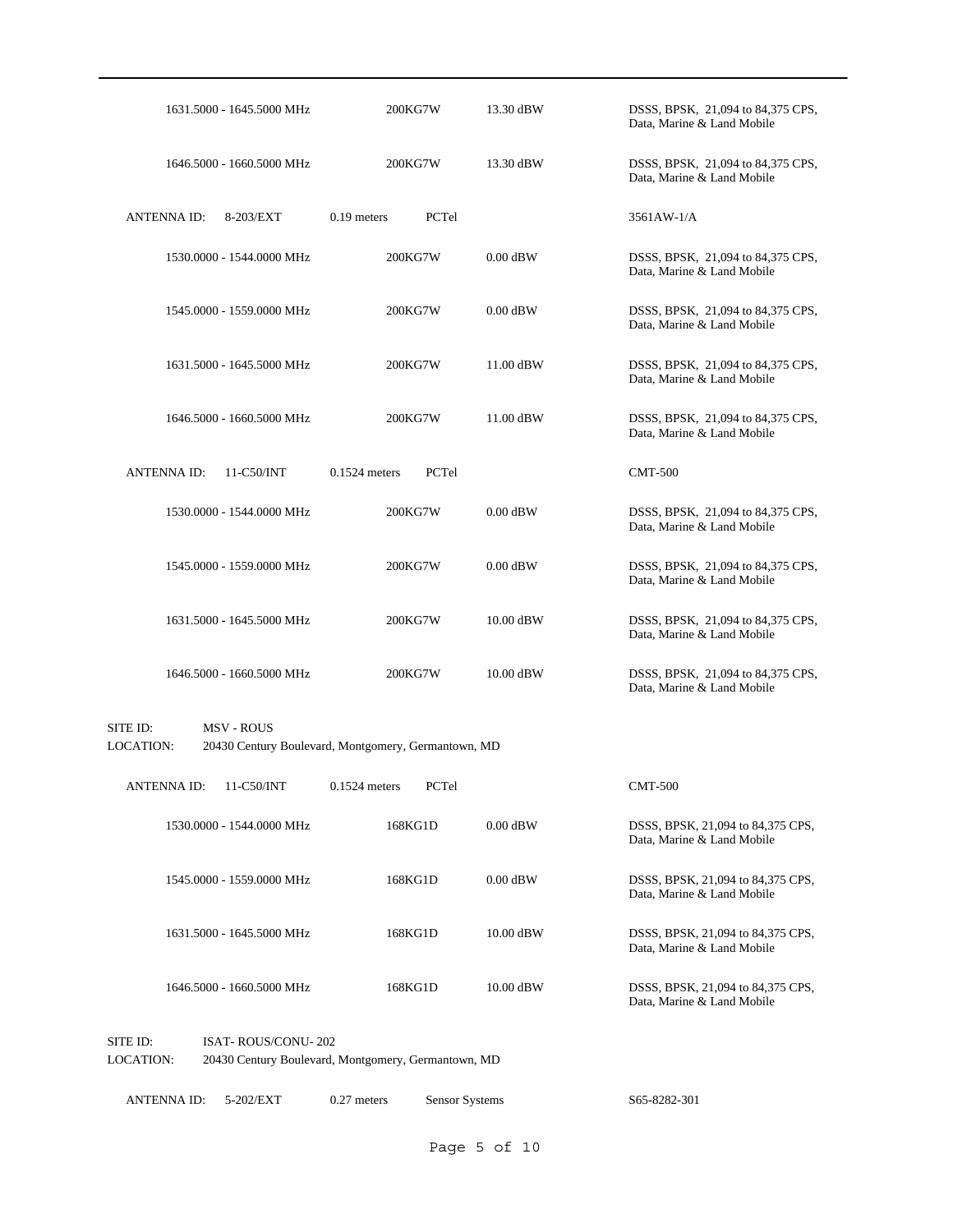| 1530.0000 - 1544.0000 MHz                                                                     | 200KG7W  | $0.00$ dBW                           | DSSS, BPSK, 21,094 to 84,375 CPS,<br>Data, Aeronautical  |                  |
|-----------------------------------------------------------------------------------------------|----------|--------------------------------------|----------------------------------------------------------|------------------|
| 1545.0000 - 1559.0000 MHz                                                                     | 200KG7W  | $0.00$ dBW                           | DSSS, BPSK, 21,094 to 84,375 CPS,<br>Data, Aeronautical  |                  |
| 1631.5000 - 1645.5000 MHz                                                                     | 200KG7W  | 11.20 dBW                            | DSSS, BPSK, 21,094 to 84,375 CPS,<br>Data, Aeronautical  |                  |
| 1646.5000 - 1660.5000 MHz                                                                     | 200KG7W  | 11.20 dBW                            | DSSS, BPSK, 21,094 to 84,375 CPS,<br>Data, Aeronautical  |                  |
| <b>Points of Communication:</b>                                                               |          |                                      |                                                          |                  |
| ISAT -- ROUS - ISAT List -                                                                    |          |                                      |                                                          |                  |
| ISAT-ROUS/CONU-202 - ISAT List -                                                              |          |                                      |                                                          |                  |
| MSV - ROUS - MSAT-1 - (106.5 W.L.)                                                            |          |                                      |                                                          |                  |
| MSV - ROUS - MSAT-2 - (100.95 W.L)                                                            |          |                                      |                                                          |                  |
| MSV - ROUS - MSV-1 - (101 W.L.)                                                               |          |                                      |                                                          |                  |
| SES-LIC-20090722-00898<br>E E090128<br>Application for Authority<br><b>Grant of Authority</b> |          | Christian Broadcasting Company, Inc. | 09/02/2009 - 09/02/2024<br>Date Effective:               | EZ<br>09/02/2009 |
| <b>Class of Station:</b><br><b>Fixed Earth Stations</b>                                       |          |                                      |                                                          |                  |
| <b>Nature of Service:</b><br><b>Fixed Satellite Service</b>                                   |          |                                      |                                                          |                  |
| SITE ID:<br>1                                                                                 |          |                                      |                                                          |                  |
| <b>LOCATION:</b><br>542 Butternut Street, Taylor, Abilene, TX<br>32 ° 26 ' 38.00 " N LAT.     |          | 99 ° 44 ' 14.00 " W LONG.            |                                                          |                  |
| <b>ANTENNA ID:</b><br>$\overline{1}$<br>2.4 meters                                            | Prodelin |                                      | 1255                                                     |                  |
| 14000.0000 - 14500.0000 MHz                                                                   | 154KG7W  | 50.96 dBW                            | Digital enoded audio and data @<br>128Kbps, QPSK, 1/2FEC |                  |
| 11700.0000 - 12200.0000 MHz                                                                   | 154KG7W  |                                      | Digital enoded audio and data @<br>128Kbps, QPSK, 1/2FEC |                  |
| <b>Points of Communication:</b>                                                               |          |                                      |                                                          |                  |
| 1 - PERMITTED LIST - ()                                                                       |          |                                      |                                                          |                  |
| SES-REG-20090722-00901<br>E E090129<br>Registration<br><b>Grant of Authority</b>              |          | The Phoenix Communications Group     | 07/22/2009 - 07/22/2024<br>Date Effective:               | 09/02/2009       |
| <b>Fixed Earth Stations</b><br><b>Class of Station:</b>                                       |          |                                      |                                                          |                  |
| <b>Nature of Service:</b><br>Domestic Fixed Satellite Service                                 |          |                                      |                                                          |                  |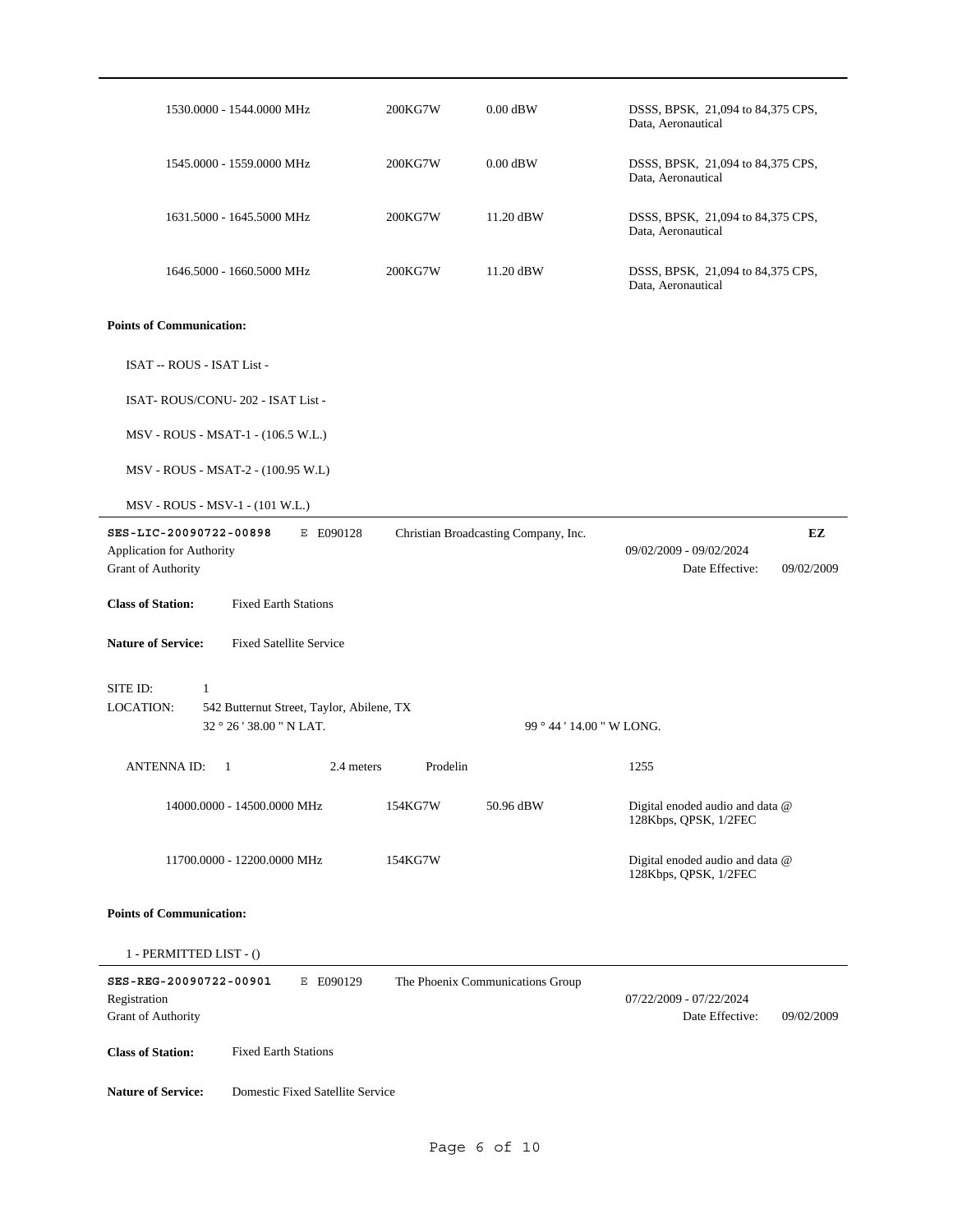| SITE ID:<br><b>LOCATION:</b>                                                               | $\mathbf{1}$<br>40°49'57.00" NLAT. |            | 3 Empire Boulevard (CARLSTADT), Bergen, South Hackensack, NJ | $74°3'0.00''$ W LONG.                                                                                                                   |            |
|--------------------------------------------------------------------------------------------|------------------------------------|------------|--------------------------------------------------------------|-----------------------------------------------------------------------------------------------------------------------------------------|------------|
| <b>ANTENNAID:</b>                                                                          | A <sub>1</sub>                     | 7 meters   | Scientific-Atlanta                                           | 7.0 Meter                                                                                                                               |            |
|                                                                                            | 3700.0000 - 4200.0000 MHz          |            | 2M00G7W                                                      | Digital Audio and Video                                                                                                                 |            |
|                                                                                            | 3700.0000 - 4200.0000 MHz          |            | 36M0G7W                                                      | Digital Audio and Video                                                                                                                 |            |
| <b>ANTENNAID:</b>                                                                          | A <sub>2</sub>                     | 4.5 meters | Scientific-Atlanta                                           | 4.5 Meter                                                                                                                               |            |
|                                                                                            | 3700.0000 - 4200.0000 MHz          |            | 2M00G7W                                                      | Digital Audio and Video                                                                                                                 |            |
|                                                                                            | 3700.0000 - 4200.0000 MHz          |            | 36M0G7W                                                      | Digital Audio and Video                                                                                                                 |            |
| <b>Points of Communication:</b>                                                            |                                    |            |                                                              |                                                                                                                                         |            |
| $1 - ALSAT - (ALSAT)$                                                                      |                                    |            |                                                              |                                                                                                                                         |            |
| SES-STA-20090622-00775<br>Special Temporary Authority<br>Grant of Authority                |                                    | E E000284  | Vizada, Inc.                                                 | Date Effective:                                                                                                                         | 09/08/2009 |
| <b>Class of Station:</b>                                                                   |                                    |            |                                                              |                                                                                                                                         |            |
| September 2, 2009. See File No. SES-STA-20090428-00528.<br><b>Points of Communication:</b> |                                    |            |                                                              | Extension of special temporary authority is GRANTED with previous conditions for a additional 60 days beginning July 5, 2009 and ending |            |
| SES-STA-20090622-00778<br>Special Temporary Authority<br><b>Grant of Authority</b>         |                                    | E WB36     | Vizada, Inc.                                                 | Date Effective:                                                                                                                         | 09/08/2009 |
| <b>Class of Station:</b>                                                                   |                                    |            |                                                              |                                                                                                                                         |            |
| September 3, 2009. See File No. SES-STA-20090428-00527.                                    |                                    |            |                                                              | Extension of special temporary authority is GRANTED with previous condition for an additional 60 days beginning July 5, 2009 and ending |            |
| <b>Points of Communication:</b>                                                            |                                    |            |                                                              |                                                                                                                                         |            |
| SES-STA-20090828-01091<br>Special Temporary Authority<br>Grant of Authority                |                                    | E KA258    | Intelsat North America LLC                                   | Date Effective:                                                                                                                         | 09/02/2009 |
| <b>Class of Station:</b>                                                                   |                                    |            |                                                              |                                                                                                                                         |            |
| October 5, 2009.                                                                           |                                    |            |                                                              | Extension of special temporary authority is GRANTED with condition for an additional 30 days beginning September 6, 2009 and ending     |            |

#### **Points of Communication:**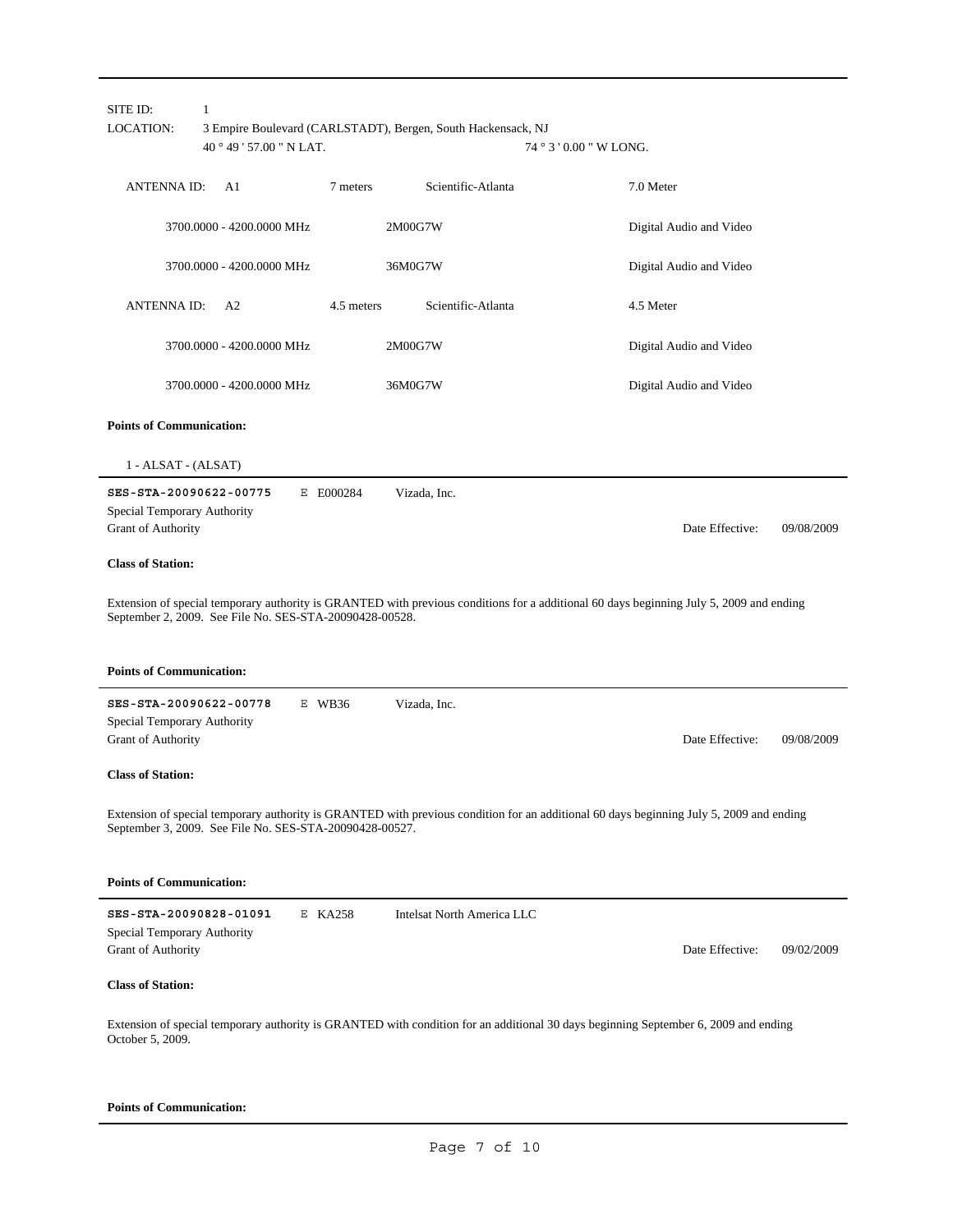| SES-STA-20090831-01093<br>E E090001<br>KVH Industries, Inc.<br>Special Temporary Authority<br>Grant of Authority                                                                                        | Date Effective: | 09/02/2009 |
|---------------------------------------------------------------------------------------------------------------------------------------------------------------------------------------------------------|-----------------|------------|
| <b>Class of Station:</b>                                                                                                                                                                                |                 |            |
| Extension of special temporary authority is GRANTED for an additional 60 days beginning September 7, 2009 and ending November 4, 2009.                                                                  |                 |            |
| <b>Points of Communication:</b>                                                                                                                                                                         |                 |            |
| SES-STA-20090831-01098<br>$E$ WB36<br>Vizada, Inc.<br>Special Temporary Authority<br>Grant of Authority                                                                                                 | Date Effective: | 09/08/2009 |
| <b>Class of Station:</b>                                                                                                                                                                                |                 |            |
| Extension of special temporary authority is GRANTED with previous condition for an additional 60 days beginning September 5, 2009 and<br>ending November 3, 2009. See File No. SES-STA-20090428-00527.  |                 |            |
| <b>Points of Communication:</b>                                                                                                                                                                         |                 |            |
| SES-STA-20090831-01099<br>E E000284<br>Vizada, Inc.<br>Special Temporary Authority<br>Grant of Authority                                                                                                | Date Effective: | 09/08/2009 |
| <b>Class of Station:</b>                                                                                                                                                                                |                 |            |
| Extension of special temporary authority is GRANTED with previous conditions for an additional 60 days beginning September 5, 2009 and<br>ending November 3, 2009. See File No. SES-STA-20090428-00528. |                 |            |
| <b>Points of Communication:</b>                                                                                                                                                                         |                 |            |
| SES-STA-20090831-01100<br>E E050276<br>Vizada, Inc.<br>Special Temporary Authority<br><b>Grant of Authority</b>                                                                                         | Date Effective: | 09/02/2009 |
| <b>Class of Station:</b>                                                                                                                                                                                |                 |            |
| Renewal of special temporary authority is GRANTED with condition for an additional 60 days beginning September 4, 2009 and ending<br>November 11, 2009.                                                 |                 |            |
| <b>Points of Communication:</b>                                                                                                                                                                         |                 |            |
| SES-STA-20090831-01106<br>Ε<br>PetroCom License Corporation<br>Special Temporary Authority<br>Grant of Authority                                                                                        | Date Effective: | 09/08/2009 |
| <b>Class of Station:</b>                                                                                                                                                                                |                 |            |
| Special temporary authority is GRANTED for a period of 60 days beginning September 10, 2009 and ending November 8, 2009.                                                                                |                 |            |

| <b>Points of Communication:</b> |  |
|---------------------------------|--|
|---------------------------------|--|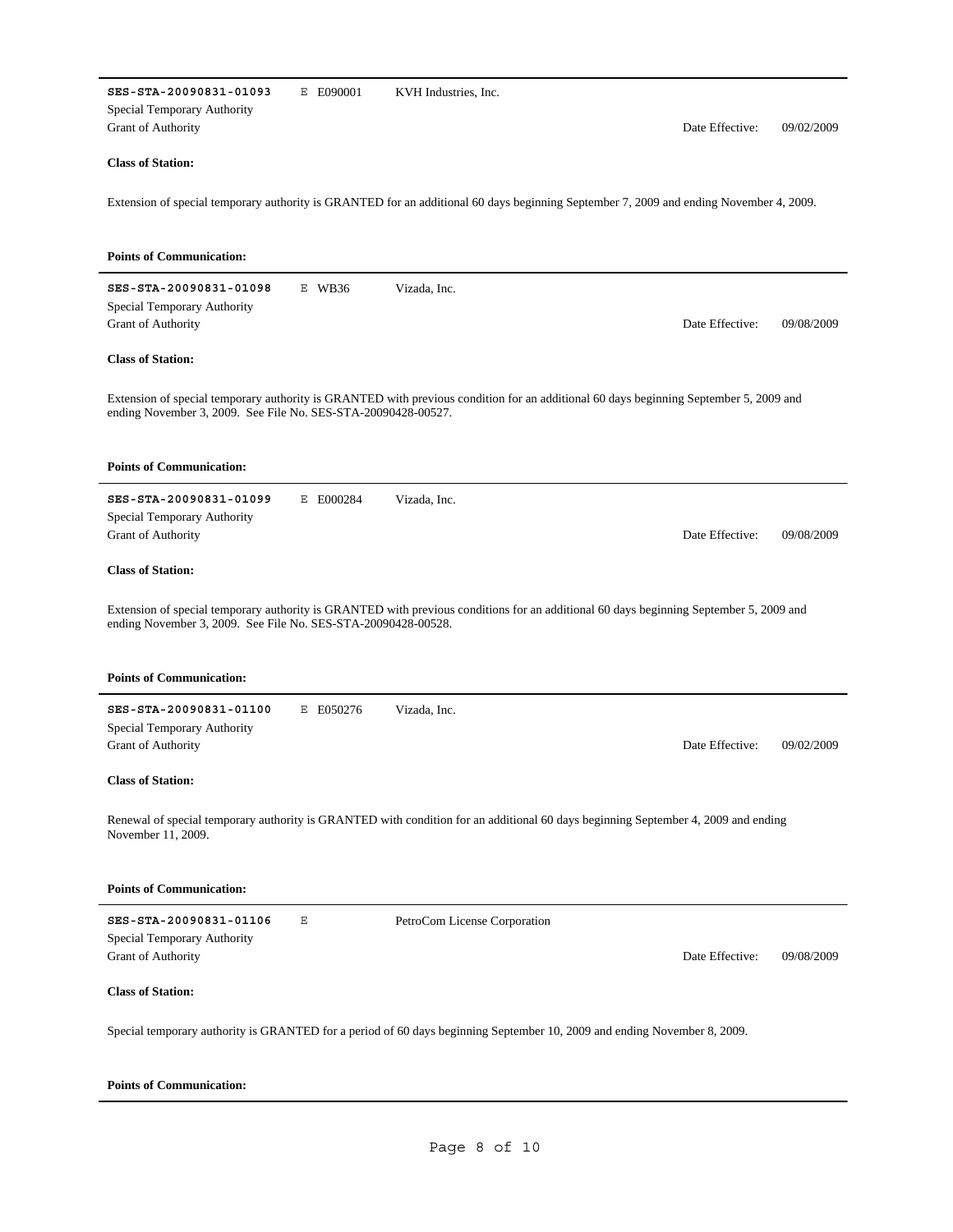| SES-T/C-20090720-00881<br>E E050107<br>Application for Consent to Transfer of Control<br><b>Grant of Authority</b>       | Comcast NECN Holdings, LLC | Date Effective:             | 09/04/2009 |
|--------------------------------------------------------------------------------------------------------------------------|----------------------------|-----------------------------|------------|
| <b>Current Licensee:</b><br>New England Cable News<br>FROM: HEARST CABLE NEWS, INC.<br>Comcast NECN Holdings, LLC<br>TO: |                            |                             |            |
|                                                                                                                          |                            | No. of Station(s) listed: 3 |            |
| SES-T/C-20090826-01084<br>E E940183<br>Application for Consent to Transfer of Control<br>Grant of Authority              | CSC Holdings LLC           | Date Effective:             | 09/04/2009 |
| <b>Current Licensee:</b><br><b>NEWS 12 COMPANY</b><br><b>FROM: CSC HOLDINGS, INC.</b><br>TO:<br>CSC Holdings LLC         |                            |                             |            |
|                                                                                                                          |                            | No. of Station(s) listed: 1 |            |
| SES-T/C-20090826-01085<br>E E010213<br>Application for Consent to Transfer of Control<br>Grant of Authority              | <b>CSC Holdings LLC</b>    | Date Effective:             | 09/04/2009 |
| <b>Current Licensee:</b><br>NEWS 12 CONNECTICUT, INC.<br><b>FROM: CSC HOLDINGS, INC.</b><br>CSC Holdings LLC<br>TO:      |                            |                             |            |
|                                                                                                                          |                            | No. of Station(s) listed: 2 |            |
| SES-T/C-20090826-01087<br>E E040308<br>Application for Consent to Transfer of Control<br>Grant of Authority              | CSC Holdings LLC           | Date Effective:             | 09/04/2009 |
| <b>Current Licensee:</b><br>News 12 The Bronx, L.L.C.<br><b>FROM: CSC HOLDINGS, INC.</b><br>CSC Holdings LLC<br>TO:      |                            |                             |            |
|                                                                                                                          |                            | No. of Station(s) listed: 2 |            |
| SES-T/C-20090826-01088<br>E E040326<br>Application for Consent to Transfer of Control<br>Grant of Authority              | CSC Holdings LLC           | Date Effective:             | 09/04/2009 |
| Rainbow Westchester Holdings, Inc.<br><b>Current Licensee:</b><br>FROM: CSC HOLDINGS, INC.<br>TO:<br>CSC Holdings LLC    |                            |                             |            |
|                                                                                                                          |                            | No. of Station(s) listed: 1 |            |
| SES-T/C-20090826-01089<br>E E000220<br>Application for Consent to Transfer of Control<br>Grant of Authority              | CSC Holdings LLC           | Date Effective:             | 09/04/2009 |
| <b>Current Licensee:</b><br>RAINBOW NETWORK COMMUNICATIONS<br>FROM: CSC HOLDINGS, INC.<br>TO:<br>CSC Holdings LLC        |                            |                             |            |
|                                                                                                                          |                            | No. of Station(s) listed: 6 |            |